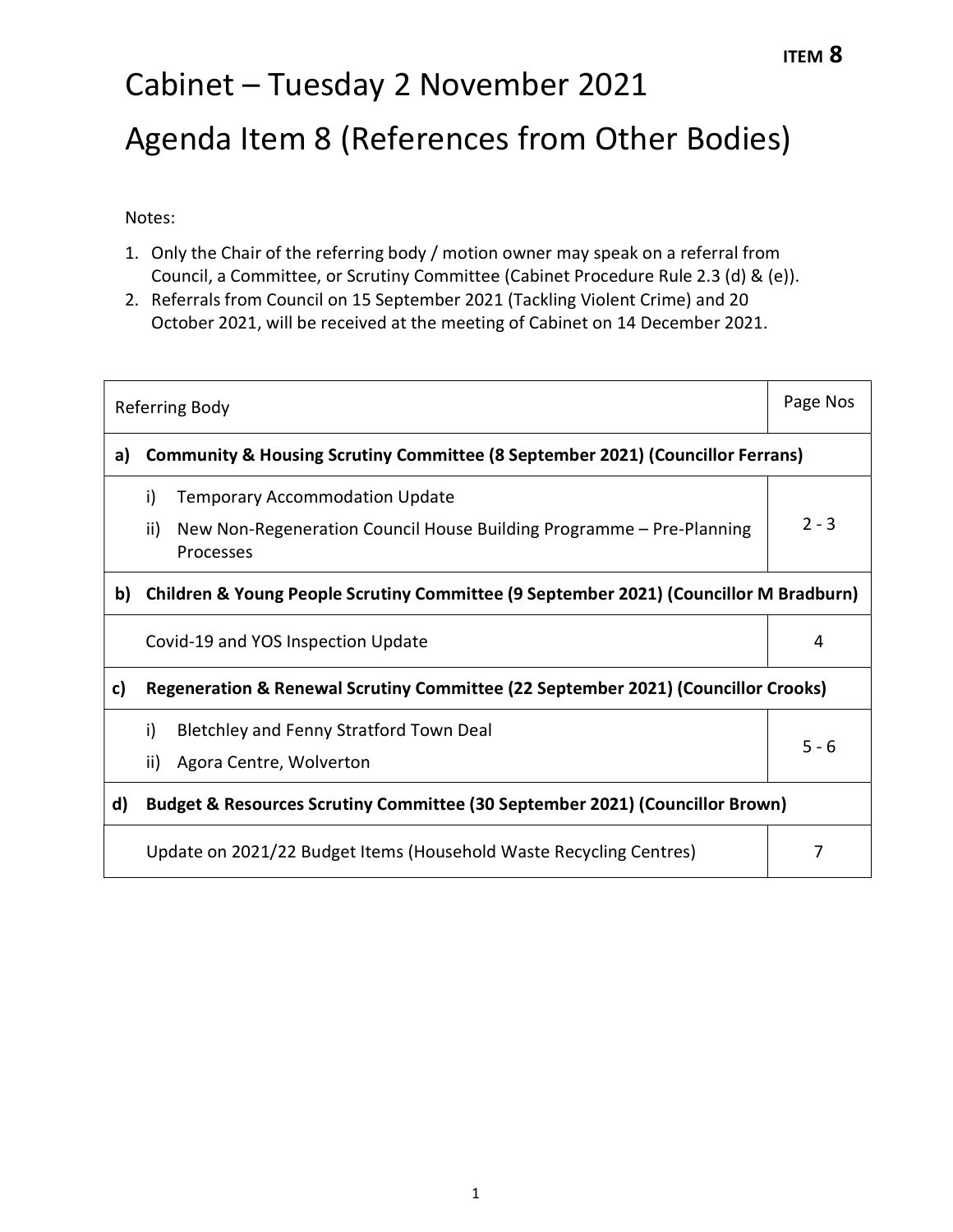## (a) Community & Housing Scrutiny Committee (8 September 2021)

## Temporary Accommodation Update

That the Cabinet be requested to consider lobbying the Ministry of Housing, Communities and Local Government, together with the MPs for Milton Keynes, by whatever means possible, in order to raise the Council's concerns about the lifting of the current ban on Section 21 evictions as it does not consider this the right time to lift this ban which is likely to lead to an increase in homelessness.

# Response from Councillor Darlington (Cabinet Member for Adults, Housing and Healthy Communities):

As the responsible Cabinet member I will of course write to the Secretary of State for Levelling Up, Housing and Communities, together with the MPs for Milton Keynes, in order to raise the Council's concerns about the lifting of the current ban on Section 21 evictions.

# New Non-Regeneration Council House Building Programme – Pre-Planning Processes

- i) That the Committee endorses the recommendations set out in the officers' report and recommends to Cabinet that these be adopted as standard operating procedures:
	- a) That officers gain a more detailed understanding of the site in question by undertaking a detailed site constraints survey in order to highlight all underground utilities etc that may affect the viability of a site's development. A capacity study that reflects the Council's current planning policy should also be completed.
	- b) That following these steps, work must be completed on an early site financial viability appraisal before any engagement is undertaken. This will not only help ensure that only deliverable sites are progressed in a timely manner but will help keep stakeholders informed and to manage expectations as it is important that these are not raised to levels that are not deliverable.
	- c) That the Housing Delivery Team undertakes an outline financial appraisal of the site, making use of the Proval system. This financial appraisal will make use of recently agreed global financial parameters, which have been pre-agreed with the Finance Department.
	- d) That the Housing Delivery Team engages with internal stakeholders across the Council to gather an understanding of the requirements and restrictions that may impact on any potential new scheme.
	- e) That once the new steps above have been completed and the initial financial appraisal demonstrates that the site might support development (at an approved value for money level), officers engage with their relevant Cabinet Member, followed by local ward and town or parish councillors to discuss the principle of council housebuilding on any specific site.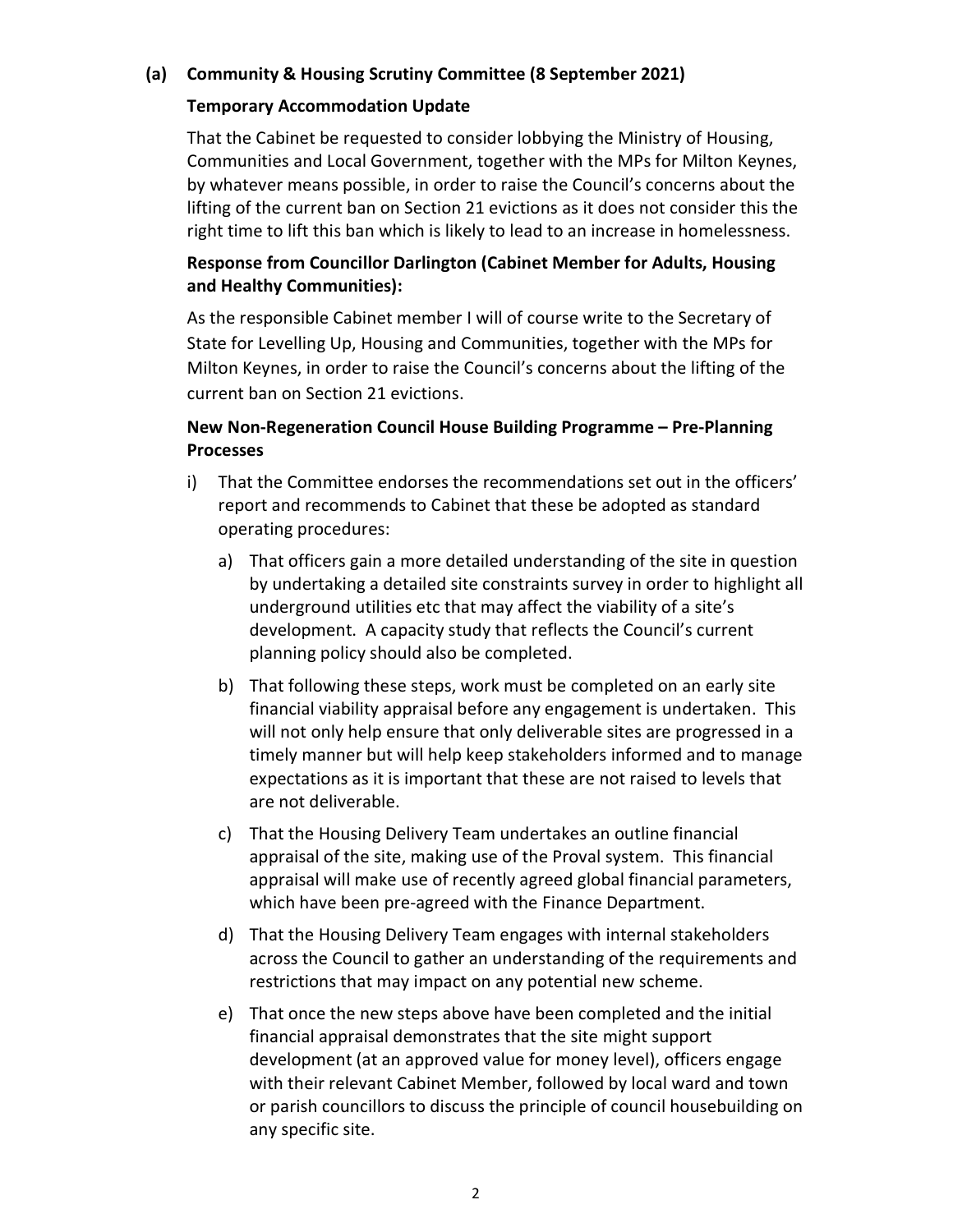- f) That development briefs for new council house sites are produced for all sites, regardless of size and potential number of houses.
- g) That the layouts proposed in development briefs be scrutinised carefully before publication for consultation to ensure that they do indeed meet planning policy in order to avoid creating unnecessary concern among residents.
- ii) That individual Cabinet Members respond effectively where clashes between portfolios are identified in relation to new proposals for housing sites.
- iii) That the Cabinet gives a commitment that these smaller development sites will be distributed across the borough and not be limited to long-standing council estates in order to promote the integration of mixed tenure communities in Milton Keynes.
- iv) That the Cabinet writes to the Government requesting that the current rules on prudential borrowing and the risk regime for council housebuilding be reviewed to provide a more favourable financial environment to enable local authorities to meet their obligations to provide sufficient social housing for those in need in their areas and writes to the Milton Keynes MPs to request their support.

## Response from Councillor Darlington (Cabinet Member for Adults, Housing and Healthy Communities):

Working closely with finance colleagues the housing delivery team have put in place a range of gateways required to bring forward new non-regeneration council house building schemes. These gateways begin from the very inception of a new scheme through to its completion.

We will work with teams throughout the council to ensure we engage from a scheme's outset to ensure that new schemes are delivered with active engagement from relevant departments and with local ward, parish and town councillors helping ensure local knowledge and relevant feedback is understood.

Due to the overarching need for more council and affordable homes throughout Milton Keynes we will look to take opportunities throughout the borough as they arise.

With regard to (iv) Local authorities have flexibility to set their own reasonable prudential indicators for the HRA so a change in national requirements would not result in a more favourable financial environment. We do believe however, that given the extent of the national housing crisis, a more favourable borrowing rate specific to house building and the HRA, would enable greater investment in building new homes and the Cabinet will write to government requesting this is considered. There are many other factors driven by national policy that have a greater impact on the ability to invest in new housing, including right to buy, grant levels and process and rent setting policy, which we will continue to highlight and challenge.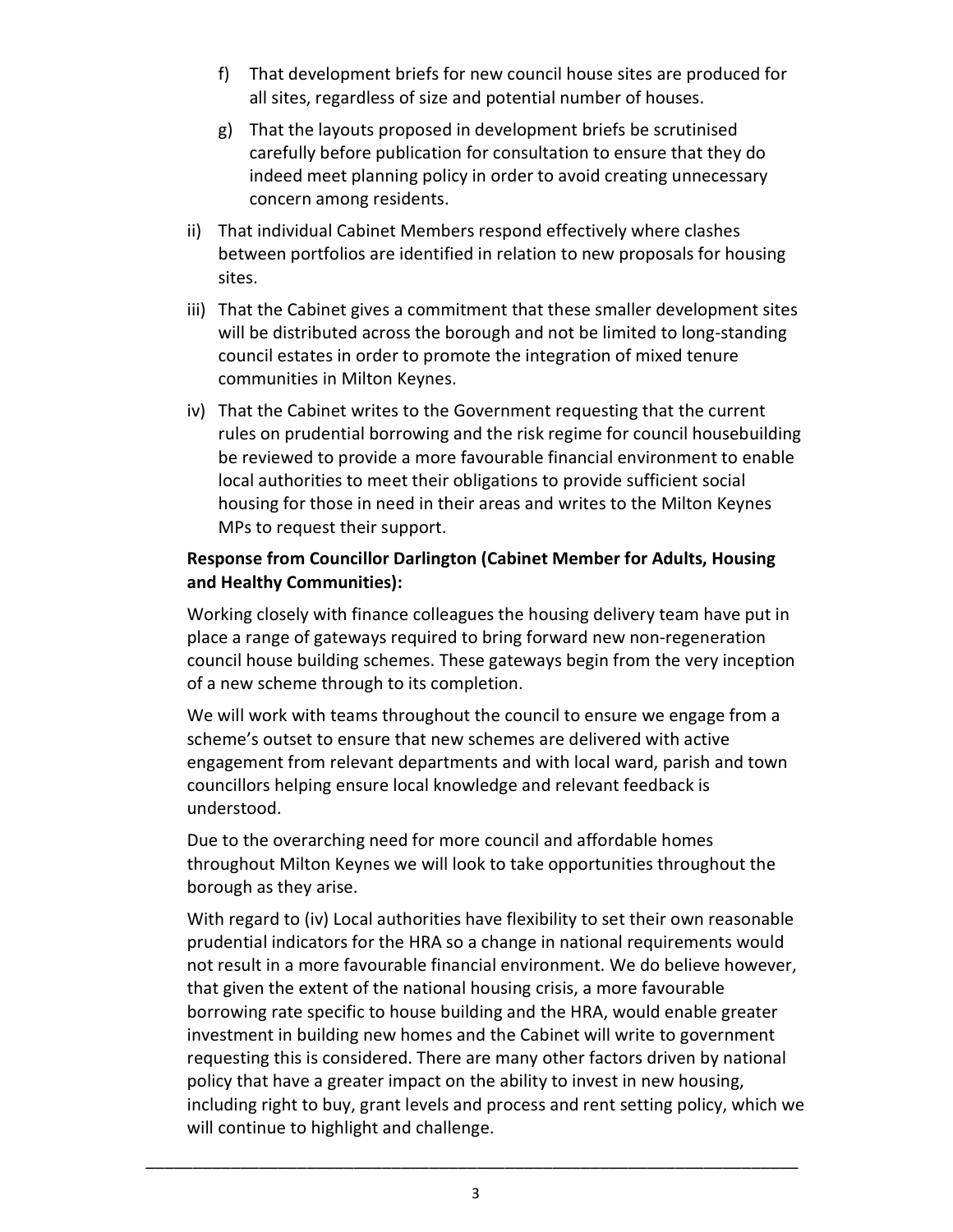### (b) Children & Young People Scrutiny Committee (9 September 2021)

#### Covid-19 and YOS Inspection Update

That Milton Keynes Council be recommended to strengthen the support available to victims of crime by young offenders

#### Response from Councillor Townsend (Cabinet Member for Public Realm):

In May 2021, Milton Keynes Youth Offending Team was inspected by the HM Inspectorate of Probation. Overall, the outcome was 'Good' but an area of work that the inspection highlighted as needing to be addressed was that of the victim work in relation to Out of Court Disposals (OOCD's). The report highlighted three main areas which required some improvement, focusing on; planning to manage risk, timeliness, and increasing victim contact.

At the time of the inspection the victim service in the Youth Offending Team (YOT) contacted victims of all statutory cases, including Youth Conditional Cautions and Youth Cautions, however at that time we were not routinely contacting Community Resolutions (which is a non-statutory outcome). Following the HMIP inspection we immediately reviewed our approach and have already implemented several changes to our victim contact. This ensures that contact is made with all OOCD's, including Community Resolutions, where victims have consented.

An ongoing challenge across the Thames Valley Police area, including Milton Keynes, has been that only a small number of identified victims consent to contact by Youth Offending Team victim service. However, in seeking to improve victim engagement, we are approaching Victim First to discuss the current commissioning agreement in place with the Police to ensure we have a clear understanding of their pathways and to identify opportunities to add support for victims from the YOT victim service at an earlier point, or to build upon the support already in place.

Additional changes to improve the numbers of victims enabled to engage with the YOT has been implemented by our newly appointed Police Officer. As part of his role, when he delivers OOCD's, he will re-explore with victims providing a further opportunity to ensure they are fully aware of the support available that they are entitled to receive.

In summary, many steps have already been taken to rectify the identified areas within our victim service. We are aware of some of the areas in which improvement is still required, lie outside of our direct control, such as numbers of victims willing to engage and timeliness of legal outcomes, however we continue to work closely with partners to influence and address these.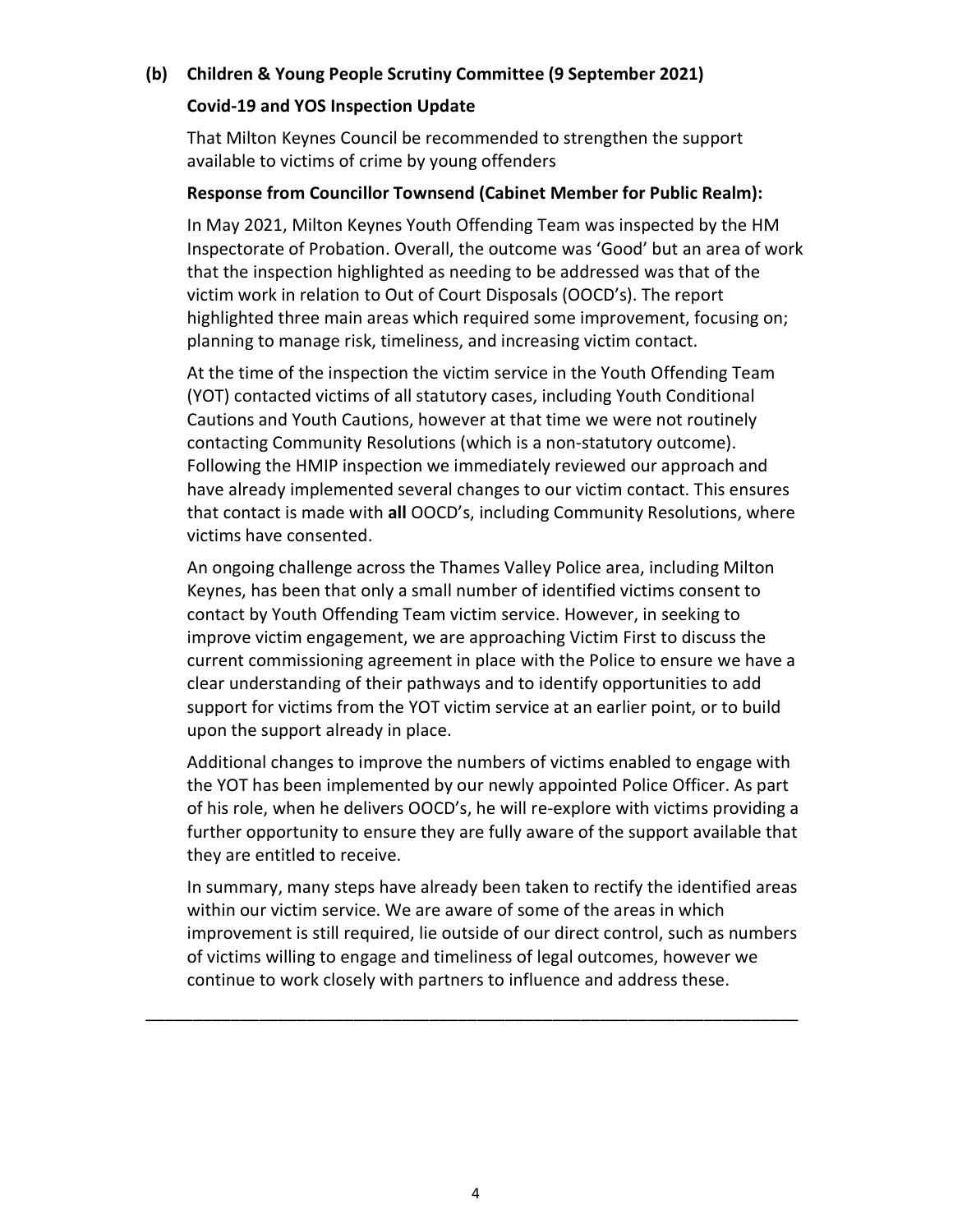## (c) Regeneration & Renewal Scrutiny Committee (22 September 2021)

#### Bletchley and Fenny Stratford Town Deal

That developers, including Milton Keynes Development Partnership/Council, be encouraged to provide affordable homes in Central Bletchley in order to build up a sense of community in the area.

- i) That any new home building in Central Bletchley should be geared towards the needs of young people already living and growing up in Bletchley and trying to get on the housing ladder, re-inventing Bletchley as a place for the next generation.
- ii) That the Committee recommends the Town Deal Board model and the way it works to Cabinet for possible adoption by future projects designed to improve local areas in other parts of the borough.
- iii) That the Committee requests the Cabinet/Leader of the Council to write, in a positive and conciliatory manner, to Iain Stewart, MP for Milton Keynes South, requesting that he lobbies the Chancellor on behalf of Milton Keynes prior to the Local Government Spending Review announcement (27 October 2021) to ensure that that both the Town Deal funding and funding for projects which could also have a major impact on Bletchley, such as the East-West Rail Link be maintained.

#### Response from Councillor Marland (Leader of the Council):

MKDP already has a made a commitment to aspire to deliver more than the affordable housing policy requires on sites that it owns at 36%, which is 5% more than the current planning policy. The Council is also committed to delivering affordable housing and will be investing £61.5m in the regeneration of the Lakes Estate, which will also be of benefit to the Town Deal area.

There is a policy in Plan:MK related to the Central Bletchley Prospectus Area (Policy SD16), which provides guidance for new development proposals in this area. A Central Bletchley Prospectus was approved by the Council on 16<sup>th</sup> December 2019 and included an aspiration to diversify uses and increase housing choice. These have formed a basis for taking forward the Central Bletchley Urban Design Framework SPD which will help deliver transformational and high quality developments across Central Bletchley. Whilst Plan:MK does not provide guidance about the mix or tenure of housing within the Central Bletchley area, it does identify it could support higher density housing development. This is likely to result in developments with a greater proportion of smaller one and two-bed properties, which would help to meet the housing needs of young people. In addition, development proposals would be guided by our affordable housing policy in Plan:MK (Policy HN2) which requires 31% of new dwellings to be delivered as affordable housing.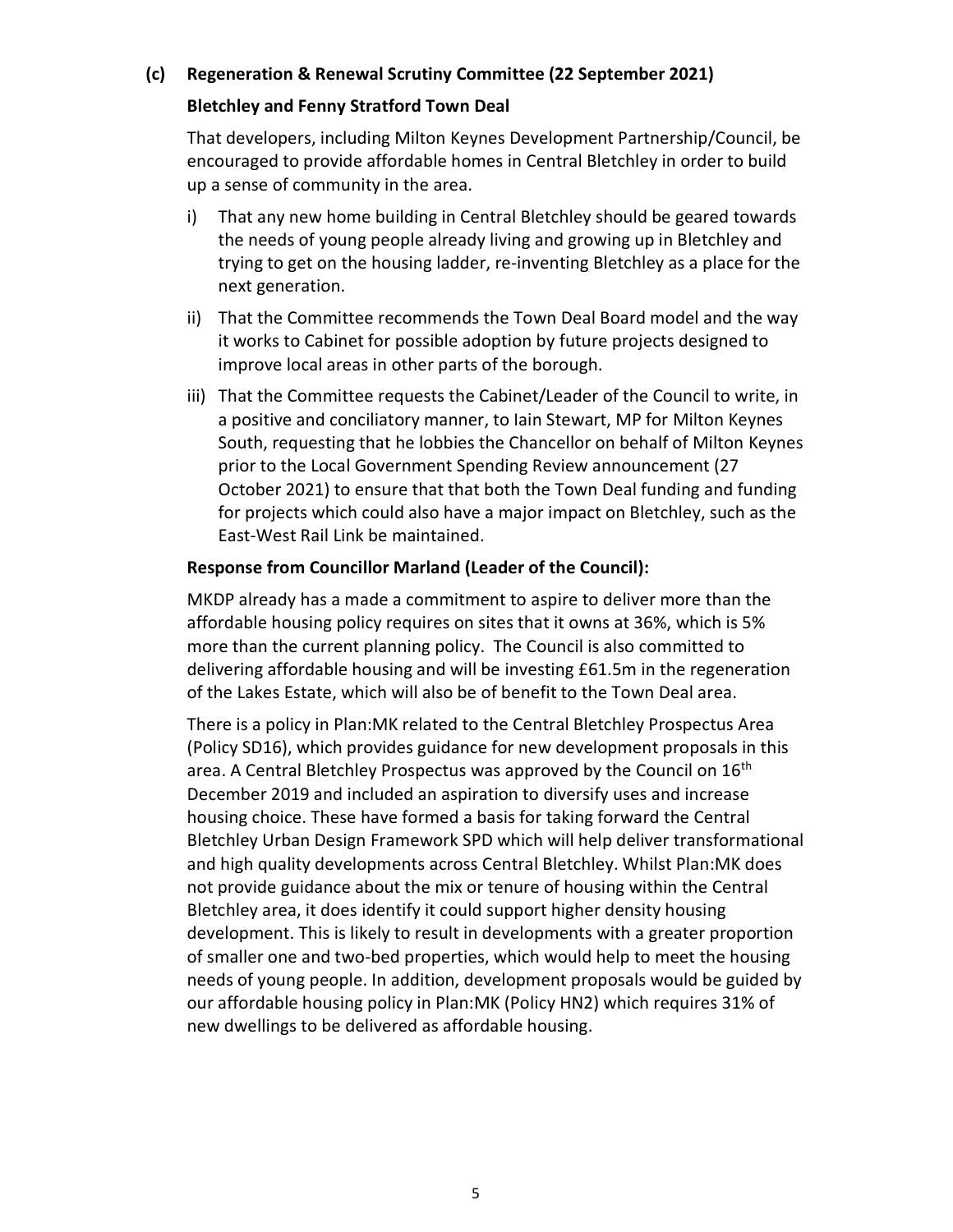It is pleasing to hear the positive feedback about the work of the Towns Deal Board and the work that the Council is contributing to support this initiative. The Towns Deal Board has been established to support the delivery of the Town Investment Plan and is supported with additional capacity funding from Government to enable this approach to be put in to effect. While this level of investment and support may not be possible on other local investment projects across the Borough, the principles of local engagement and ongoing communication with key stakeholders is something that the Cabinet are committed to.

The Leader wrote to the local MP for Milton Keynes South on 19 October asking him to lobby the Chancellor to support the Towns Deal allocation in full and investment in East West Rail.

#### Agora Centre, Wolverton

- i) That the Committee notes the sustainable way of living promoted by the project team, eg incentives to get electric vehicles, energy efficiency housing and the energy micro-grid, and if successful, recommends that these expectations to should form part of future design guides as to what is expected from developers of other projects when they work within the borough.
- ii) That the Committee considers the communications strategy for this project so far to have been very good and recommends that it should be seen as a "how to" exemplar for other such projects.

#### Response from Councillor Middleton (Cabinet Member for Resources):

I welcome the recognition of the value of the Council investing in and championing pioneering sustainable design, at both a technical and placemaking level. Putting innovation into practical action through real projects, and in doing so developing the knowledge and capability to roll the lessons out to future development across Milton Keynes, will be vital to achieving our aim of becoming the greenest city in the world and carbon neutral by 2030. And I'm delighted that we'll be doing this while also delivering the long-awaited regeneration of the Wolverton Agora site.

I agree that the learning from this project could be valuable both within and beyond Milton Keynes, and I've asked officers to work with the external development team to make sure this is recorded and documented as the project moves through detailed design and into construction phases and feeds into future communications, both locally and more widely.

We are directly delivering this development due to market failures and it is already living up to its exemplary credentials by being identified as a Good Homes Alliance case study of sustainable placemaking and recently shortlisted for a National Urban Design Award.